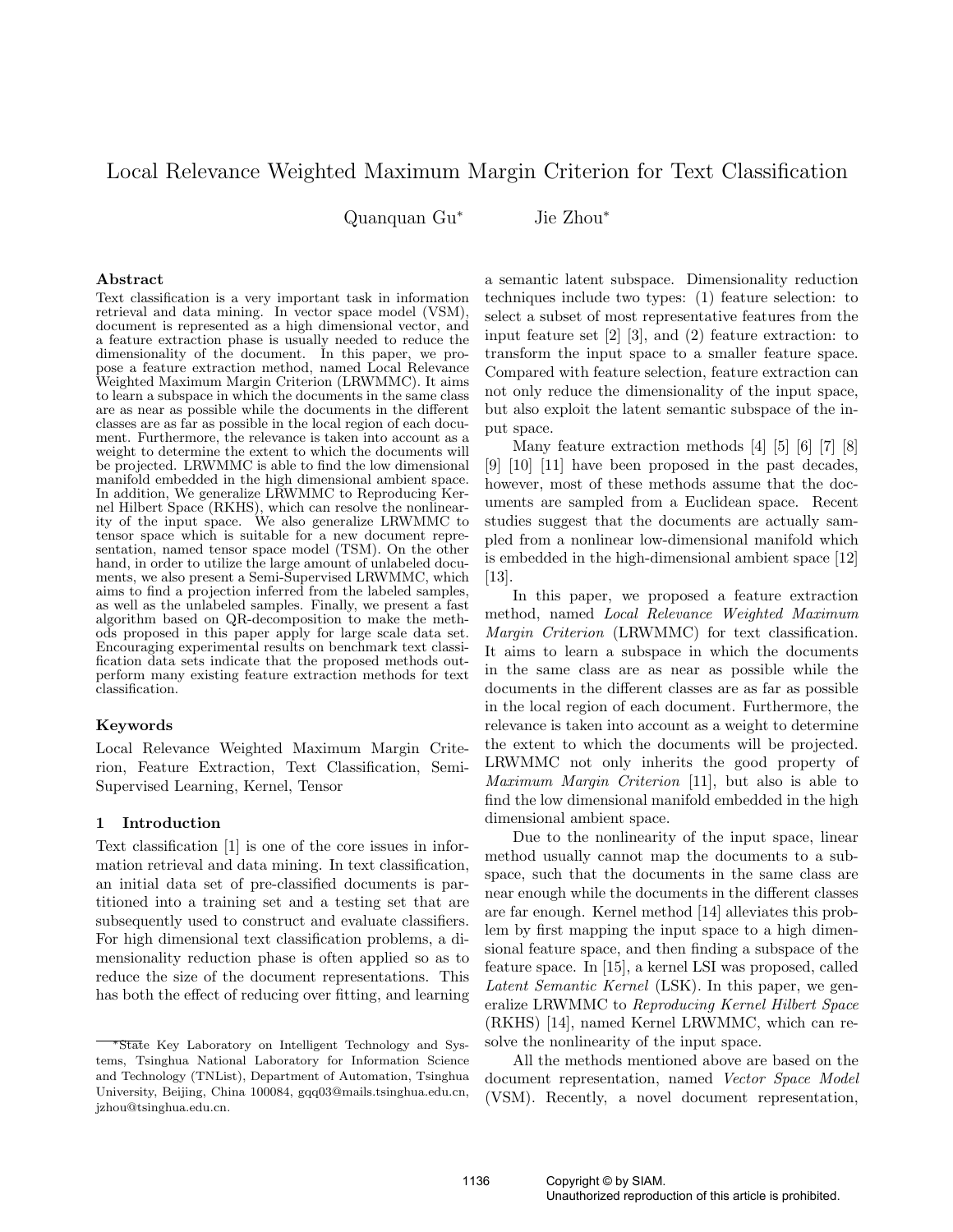named Tensor Space Model (TSM) [16], was proposed, which can exploit the high order correlation between words and may be a potential direction of text representation. Hence, we also generalize LRWMMC to tensor space, named Tensor LRWMMC.

On the other hand, while text classification frees organizations from the need of manually organizing document databases, it still needs professionals to label a large enough training data set for learning a classifier, which requires much expensive human labor and much time. Furthermore, compared with the large amount of documents increasing every day, the labeled samples are always insufficient. To address this problem, semisupervised learning [17], which aims to learn from partially labeled data, provides a solution. In this paper, we present a Semi-Supervised LRWMMC, which aims to learn a subspace, inferred from the labeled samples, as well as the unlabeled samples.

Finally, a fast algorithm based on QRdecomposition is presented to make the methods proposed in this paper apply for large scale data set.

Encouraging experimental results on benchmark text classification data sets indicate that the proposed methods outperform many existing feature extraction methods for text classification.

The remainder of this paper is organized as follows. In Section 2, we will review some methods closely related to our method. In Section 3 we will propose a feature extraction method named Local Maximum Margin Criterion for text classification. We generalize LRWMMC to RKHS and tensor space in Section 4 and Section 5 respectively. In Section 6, we present Semi-Supervised LRWMMC. Finally, we present a QRdecomposition based fast algorithm in Section 7. The experiments on standard text classification datasets are demonstrated in Section 8. Finally, we draw a conclusion in Section 9.

### 2 Related Works

In this section, we will briefly review the methods mostly related with ours.

The Vector Space Model (VSM) is widely used for document representation. In VSM, each document is represented as a bag of words. Let  $W =$  $\{w_1, w_2, \ldots, w_d\}$  be the complete vocabulary set of the document corpus after the stop words removal and words stemming operations. The term vector  $x_i$  of document  $d_i$  is defined as

T

$$
\mathbf{x}_i = [x_{1i}, x_{2i}, \dots, x_{di}]
$$
  
(2.1) 
$$
x_{ji} = t_{ji} \log(\frac{n}{idf_j}),
$$

where  $t_{ii}$  denotes the term frequency of word  $w_i \in \mathcal{W}$ 

in document  $d_i$ ,  $\mathit{idf}_j$  denotes the number of documents containing word  $w_i$ , and n denotes the total number of documents in the corpus. In addition,  $x_i$  is normalized to unit length. Using  $x_i$  as the *i*th column, we construct the  $d \times n$  term-document matrix **X**. This matrix will be used to conduct text classification.

In text classification literature, the most popular feature extraction method is Latent Semantic Indexing (LSI) [4]. It aims to learn a subspace by minimizing the mean squared error in which sense it is equivalent to Principal Component Analysis (PCA). However, LSI does not take into account the class information, it is an unsupervised method and it does not always perform well, sometimes even worse than original term vector [18]. To address this problem, several variants of LSI integrating the class information were proposed. [5] first proposed the concept of local LSI, which performed SVD on a local region of each class so that the most important local structure, which is crucial in separating relevant documents from irrelevant documents, could be captured. A drawback is that the local region is defined by only relevant/positive documents which contain no discriminative information, which makes the improvement of classification performance very limited. [6] extended the local region by introducing some irrelevant/negative documents which are the most difficult to be distinguished from the relevant documents and is found to be more effective than using only relevant documents. [7] proposed a Local Relevance Weighted LSI (LRW-LSI) method which gives different weight to each document in the local region according to its relevance. It should be noted that these local LSI methods mentioned above have to perform a separate SVD in the local region of each class, thus they use different projections for different testing documents. [8] proposed a clustered LSI (CLSI) based on low rank matrix approximation. Based on CLSI, [9] proposed a Centroid Representatives (CM) method for text classification.

Linear Discriminant Analysis (LDA) is a famous feature extraction method. It aims to learn a subspace, in which the between class variance is maximum while the within class variance is minimum, i.e.

$$
(2.2) \qquad \max \text{tr}((\mathbf{A}^T \mathbf{S}_w \mathbf{A})^{-1} (\mathbf{A}^T \mathbf{S}_b \mathbf{A})),
$$

where  $\mathbf{S}_b = \sum_{l=1}^c n_l (\mathbf{m}_l - \mathbf{m})(\mathbf{m}_l - \mathbf{m})^T$  is called between-class scatter matrix,  $\mathbf{m}_l$  and  $n_l$  are mean vector between-class scatter matrix,  $\mathbf{m}_l$  and  $n_l$  are mean vector<br>and size of class l respectively,  $\mathbf{m} = \sum_{l=1}^{c} n_l \mathbf{m}_l$  is and size of class t respectively,  $\mathbf{m} = \sum_{l=1}^{n} n_l \mathbf{m}_l$  is<br>the overall mean vector,  $\mathbf{S}_w = \sum_{l=1}^{c} \mathbf{S}_l$  is the withinclass scatter matrix,  $S_l$  is the covariance matrix of class l. The solution of LDA are composed of the eigenvectors of the matrix  $S_w^{-1}S_b$  corresponding to the largest eigenvalues. There is little work [18] using LDA for document classification. The reason is that LDA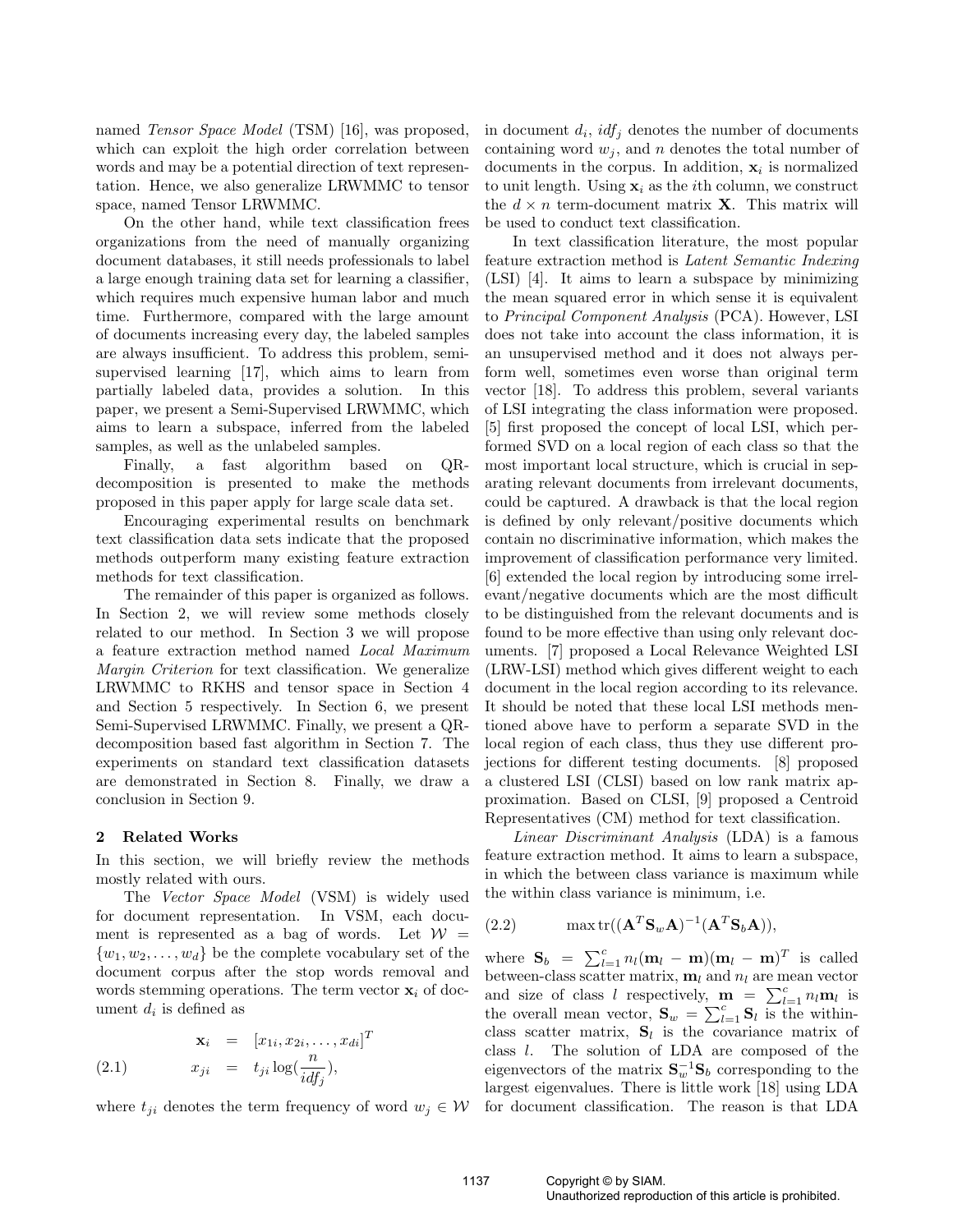involves the inverse and eigen-decomposition of large and dense matrices. Most recently, [10] proposed a spectral regression method to train LDA in linear time, which makes applying LDA for document classification practical. However, LDA still suffers several other drawbacks: (1) Small Sample Size (SSS) problem: when the size of the data set is smaller than the dimension of the feature space, the within-class scatter matrix  $\mathbf{S}_w$  will be singular which makes the generalized eigen-problem unsolvable; (2) it is only optimal in the case that the data distribution of each class satisfies Gaussian assumption with an identical covariance matrix; (3) it can only extract at most  $c - 1$  features where c is the number of classes.

The most related method to our work is Maximum Margin Criterion (MMC) [11]. MMC has been shown to be more effective than LDA. It aims to learn a subspace, in which the sample is close to those in the same class but far from those in the different classes, i.e.

(2.3) 
$$
\max \text{tr}(\mathbf{A}^T(\mathbf{S}_b - \mathbf{S}_w)\mathbf{A}),
$$

where  $tr(\cdot)$  denotes the matrix trace and  $\mathbf{A}^T \mathbf{A} = \mathbf{I}$ . We can see that there is no need for computing any matrix inversion when optimizing the above criterion.

# 3 Local Relevance Weighted Maximum Margin Criterion

3.1 Quantitative Measure of Relevance Although we have mentioned "relevant" many times, we have not given a quantitative measure of relevance. In this subsection, we give several candidate measures of relevance.

The simplest measure of relevance between documents can be calculated by the cosine distance as

(3.4) 
$$
r(\mathbf{x}_i, \mathbf{x}_j) = \frac{\mathbf{x}_i^T \mathbf{x}_j}{||\mathbf{x}_i|| \cdot ||\mathbf{x}_j||}.
$$

We can see that the range of relevance is  $[0, 1]$ .  $r(\mathbf{x}_i, \mathbf{x}_j) = 1$  if and only if  $\mathbf{x}_i = \mathbf{x}_j$ , that means  $\mathbf{x}_i$ and  $\mathbf{x}_j$  refer to the same document. And  $r(\mathbf{x}_i, \mathbf{x}_j) = 0$ if and only if  $\mathbf{x}_i \perp \mathbf{x}_j$ , that means there is no common word shared by these two documents.

Since  $x_i$  is normalized to unit length, the cosine distance degenerates to inner product

(3.5) 
$$
r(\mathbf{x}_i, \mathbf{x}_j) = \mathbf{x}_i^T \mathbf{x}_j.
$$

The other relevance measures include Information Gain (IG),  $\chi^2$  statistic (CHI), Mutual Information (MI) and so on. For details of these relevance measures, please refer to [2][3].

In our study, we use Eq.(3.5) as the relevance measure.

3.2 Local Relevant Region Definition MMC assumes that the data points are sampled from a Euclidean space, and treats the data points as a whole. When the data points are sampled from a nonlinear lowdimensional manifold embedded in the high-dimensional ambient space, which is usually the case in document classification [12] [13], MMC may fail to find the correct latent subspace. A natural treatment for the data sampled from a manifold is to deal with the data region by region, based on the assumption that the manifold is locally homeomorphism to a Euclidean space. Rather than considering the local region of each class [5] [6] [7], we consider the local region of each document. Similar settings can be found in [19] [20]. In detail, for each document, we define two kinds of local relevant region.

Definition 3.1. Within Class Local Relevant Region: For each document  $x_i$ , its within class local relevant region is the set of its k most relevant documents which are in the same class. Denoted by  $\mathcal{N}_w(\mathbf{x}_i) = {\mathbf{x}_j | y_j = y_i, 1 \le j \le k}$ 

DEFINITION 3.2. Between Class Local Relevant Region: For each document  $x_i$ , its between class local relevant region is the set of its k most relevant documents which are in the different classes. Denoted by  $\mathcal{N}_b(\mathbf{x}_i)$  =  $\{\mathbf x_j | y_j \neq y_i, 1 \leq j \leq k\}.$ 

**3.3** LRWMMC We aim to learn a subspace in which the documents in the same class are as near as possible while the documents in the different classes are as far as possible in the local region of each document. With the definition of local relevant region, the idea mentioned above can be formulated in a more concise way. That is, we aim to find a subspace in which the documents in the Within Class Local Relevant Region are as near as possible, while the documents in the Between Class Local Relevant Region are as far as possible. Furthermore, the relevance is taken into account as a weight to determine the extent to which the documents will be projected. More concretely, in the Within Class Local Relevant Region, the less relevant two documents are, the more attention we pay for them, pooling them as near as possible in the subspace, while in *Between Class Local Relevant Region*, the more relevant two documents are, the more attention we pay for them, pooling them as far as possible in the subspace. This idea is formulated by *Maximum Margin*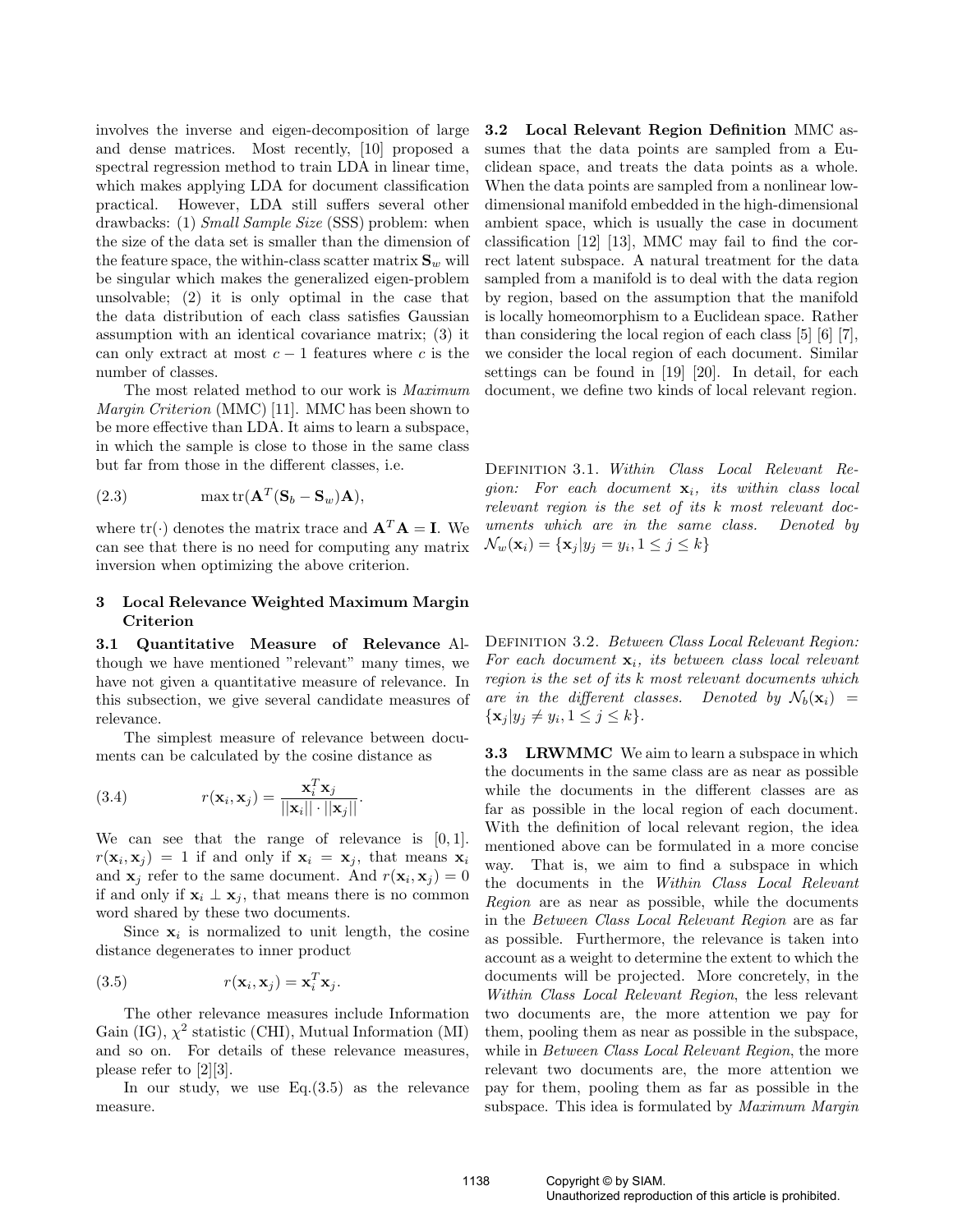Criterion for each document as follows,

$$
\sum_{i} \sum_{x_j \in \mathcal{N}_b(\mathbf{x}_i)} r(\mathbf{x}_i, \mathbf{x}_j) ||\mathbf{A}^T \mathbf{x}_i - \mathbf{A}^T \mathbf{x}_j||^2
$$

$$
- \sum_{i} \sum_{x_j \in \mathcal{N}_w(\mathbf{x}_i)} (1 - r(\mathbf{x}_i, \mathbf{x}_j)) ||\mathbf{A}^T \mathbf{x}_i - \mathbf{A}^T \mathbf{x}_j||^2.
$$
(3.6)

As we have mentioned above, the range of  $r(\mathbf{x}_i, \mathbf{x}_j)$  is [0, 1]. As a result, the weight  $1 - r(\mathbf{x}_i, \mathbf{x}_j)$  in Within Class Local Relevant Region and the weight  $r(\mathbf{x}_i, \mathbf{x}_j)$ in Between Class Local Relevant Region are both nonnegative. This makes the Maximum Margin Criterion correct and reasonable. Since in our setting, the Maximum Margin Criterion weighted by relevance is conducted on each document, we call Eq.(3.6) Local Relevance Weighted Maximum Margin Criterion (LR-WMMC). The rationale of LRWMMC is shown in Figure 1.

By defining an adjacency matrix W (3.7)

$$
(3.7)
$$
  
\n
$$
W_{ij} = \begin{cases} r(\mathbf{x}_i, \mathbf{x}_j), & \text{if } \mathbf{x}_j \in N_b(\mathbf{x}_i) \text{ or } \mathbf{x}_i \in N_b(\mathbf{x}_j) \\ r(\mathbf{x}_i, \mathbf{x}_j) - 1, & \text{if } \mathbf{x}_j \in N_w(\mathbf{x}_i) \text{ or } \mathbf{x}_i \in N_w(\mathbf{x}_j) \\ 0, & \text{otherwise.} \end{cases}
$$

Eq.(3.6) can be formulated as

$$
\sum_{i,j} ||\mathbf{A}^T \mathbf{x}_i - \mathbf{A}^T \mathbf{x}_j||^2 W_{ij}
$$
\n
$$
= 2 \sum_{i,j} (\mathbf{x}_i^T \mathbf{A} \mathbf{A}^T \mathbf{x}_i) W_{ij} - 2 \sum_{i,j} (\mathbf{x}_i^T \mathbf{A} \mathbf{A}^T \mathbf{x}_j) W_{ij}
$$
\n
$$
= 2 \sum_{i,j} tr(\mathbf{A}^T \mathbf{x}_i W_{ij} \mathbf{x}_i^T \mathbf{A}) - 2 \sum_{i,j} tr(\mathbf{A}^T \mathbf{x}_i W_{ij} \mathbf{x}_j^T \mathbf{A})
$$
\n
$$
= 2 \sum_{i} tr(\mathbf{A}^T \mathbf{x}_i D_{ii} \mathbf{x}_i^T \mathbf{A}) - 2 \sum_{i,j} tr(\mathbf{A}^T \mathbf{x}_i W_{ij} \mathbf{x}_j^T \mathbf{A})
$$
\n
$$
= 2 tr(\mathbf{A}^T \mathbf{X} (\mathbf{D} - \mathbf{W}) \mathbf{X}^T \mathbf{A})
$$
\n
$$
= 2 tr(\mathbf{A}^T \mathbf{X} \mathbf{L} \mathbf{X}^T \mathbf{A})
$$
\n(3.8)

where  $D_{ii} = \sum_j W_{ij}$  is called degree matrix, and  $\mathbf{L} =$  $\mathbf{D} - \mathbf{W}$  is called graph Laplacian [19].

Now we rewrite the Local Relevance Weighted Maximum Margin Criterion (LRWMMC) as

(3.9) 
$$
\max_{\mathbf{S}.t.} \text{tr}(\mathbf{A}^T \mathbf{X} \mathbf{L} \mathbf{X}^T \mathbf{A})
$$

If we expand **A** as  $\mathbf{A} = (\mathbf{a}_1, \dots, \mathbf{a}_m)$ , then Eq.(3.9) is equivalent to

$$
\max \sum_{i=1}^{m} \mathbf{a}_i^T \mathbf{X} \mathbf{L} \mathbf{X}^T \mathbf{a}_i
$$
  
(3.10) 
$$
s.t. \quad \mathbf{a}_i^T \mathbf{a}_i = 1, \mathbf{a}_i^T \mathbf{a}_j = 0 (i \neq j).
$$

Using the Lagrangian method, we can easily find that the optimal **A** in Eq.(3.10) is composed of the m eigenvectors corresponding to the largest  $m$  eigenvalues of  $X L X^T$ .

We summarize the LRWMMC method in Algorithm 1.

| Algorithm 1 Local Relevance Weighted Maximum |  |  |  |
|----------------------------------------------|--|--|--|
| Margin Criterion                             |  |  |  |

**Input:** Training set  $\{\mathbf{x}_i, y_i\}_{i=1}^n$ , Local Relevant Region size  $k$ , desired dimensionality  $m$ ;

Output:  $\mathbf{A} \in \mathbb{R}^{d \times m}$ ;

1. Construct the with-class local relevant region and between class local relevant region for each  $x_i$ ;

- 2. Calculate the adjacent matrix  $\bf{W}$  by Eq.(3.7), and  $L = D - W;$
- 3. Calculate the projection  $A$  as the m eigenvectors corresponding to the largest m eigenvalues of  $X L X<sup>T</sup>$ .

3.4 Discussion The advantages of LRWMMC include four-fold:

- 1. It inherits the properties of MMC, hence it does not suffer from  $SSS$  problem, and it can extract more than  $c - 1$  features, etc.
- 2. It exploits the local class information, which is more discriminative than global class information;
- 3. Since LRWMMC considers the local region of each document and deals with the data region by region, it is able to find nonlinear low-dimensional manifold which is embedded in the high-dimensional ambient space;
- 4. It takes into account the relevance weight in the local relevant region, hence it is more reasonable and robust, which will be illustrated in detail in the following;

It is worthwhile noting that, [21] proposed a Discriminant Neighborhood Embedding (DNE), which is in fact also a variant of MMC. Although in their setting, the authors constructed two graphs, the essence of DNE is also a local MMC with the adjacency matrix being defined as (3.11)

1)  
\n
$$
W_{ij} = \begin{cases}\n1, & \text{if } \mathbf{x}_j \in N_b(\mathbf{x}_i) \text{ or } \mathbf{x}_i \in N_b(\mathbf{x}_j) \\
-1, & \text{if } \mathbf{x}_j \in N_w(\mathbf{x}_i) \text{ or } \mathbf{x}_i \in N_w(\mathbf{x}_j) \\
0, & \text{otherwise.} \n\end{cases}
$$

Our method is different from theirs. We can see that our method pays different attentions to the data points in the local relevant region by relevance weight, while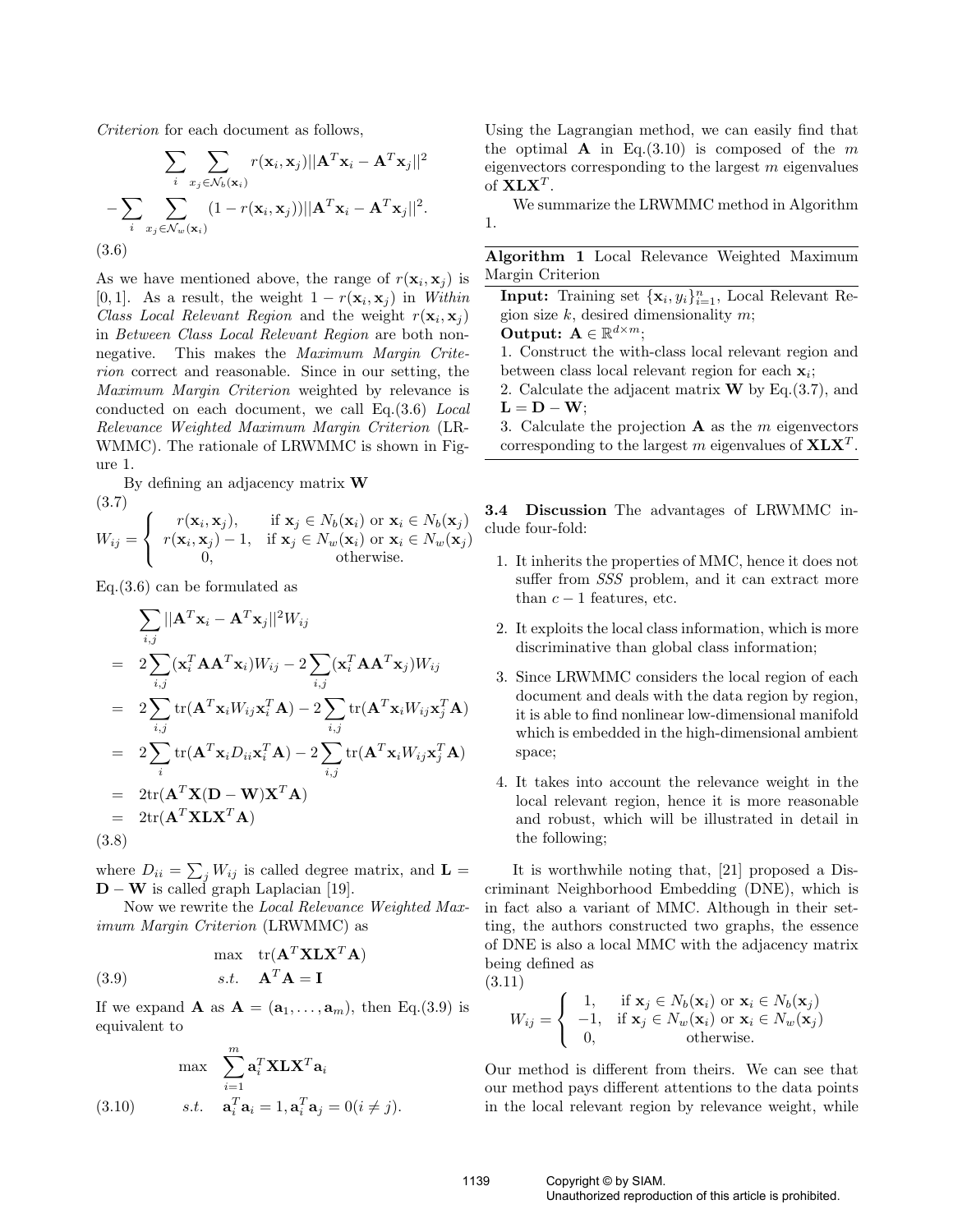

Figure 1: The rationale of LRWMMC: (a) The original local relevant region of document t (the red circle in the center) (b) Within class relevant region of document t with  $k = 3$ ; (c) Between class relevant region of document t with  $k = 3$ ; (d) The resulted subspace after LRWMMC projection.

DNE generally pays equal attention to them in both Within Class Local Relevant Region and Between Class Local Relevant Region. DNE fails to exploit the concise relevance information in the local region, which may benefit the classification performance a lot.

Furthermore, when the data distribution is sparse in the input space, which is usually the case in text classification, paying equal attention to the data points in the local region may even ruin the feature extraction algorithm. For example, in the Between Class Local Relevant Region, the least relevant data point may be much more irrelevant than the most relevant data point. If we pay as much attention to the least relevant data point as to the most relevant data point, it may prevent us from pooling the data points in the Within Class Local Relevant Region near enough.

In our experiment, we will see that the performance of DNE is encouraging only when the size of local relevant region is very small, e.g.  $k = 1, 3$ . In contrast, our method performs very well when  $k$  varied in a very wide range, e.g.  $k \in [1, 30]$ .

#### 4 Kernel LRWMMC

Kernel methods have been widely used in non-linear dimensionality reduction, and also been successfully used for text classification [15]. To this end, we will address kernelization of LRWMMC.

Due to the nonlinearity of the input space, linear method usually cannot map the documents to a subspace, such that the documents in the same class are near enough while the documents in the different classes are far enough. Kernel method [14] alleviates this problem by first mapping the input space to a high dimensional feature space, and then finding a subspace of the feature space. In the following, we utilize the kernel trick [14] to generalize LRWMMC to Reproducing Kernel Hilbert Space (RKHS), namely Kernel LRWMMC.

We consider the problem in a feature space  $\mathcal F$ induced by some nonlinear mapping  $\phi : \mathbb{R}^d \to \mathcal{F}$ . For a proper chosen  $\phi$ , the inner product  $\langle , \rangle$  in F is defined as

(4.12) 
$$
\langle \phi(\mathbf{x}), \phi(\mathbf{y}) \rangle = K(\mathbf{x}, \mathbf{y}),
$$

where  $K(.)$  is a positive semi-definite kernel function. The mostly used kernel functions include:

- 1. Polynomial Kernel: $K(\mathbf{x}, \mathbf{y}) = (1 + \langle \mathbf{x}, \mathbf{y} \rangle)^d$ ;
- 2. Gaussian Kernel: $K(\mathbf{x}, \mathbf{y}) = \exp(-\frac{||\mathbf{x} \mathbf{y}||^2}{\sigma^2})$ .

Let  $\Phi = [\phi(\mathbf{x}_1), \phi(\mathbf{x}_2), \dots, \phi(\mathbf{x}_n)]$  denote the data matrix in RKHS, then  $Eq.(3.10)$  can be written as follows:

(4.13) 
$$
\max \sum_{i=1}^{m} \mathbf{a}_i^T \Phi \mathbf{L} \Phi^T \mathbf{a}_i.
$$

According to Representor Theorem [14],  $a_i$  are linear combinations of  $\phi(\mathbf{x}_1), \ldots, \phi(\mathbf{x}_n)$ . There exist coefficients  $\alpha_i^j, j = 1, 2, \ldots, n$ , such that

(4.14) 
$$
\mathbf{a}_{i} = \sum_{j=1}^{n} \alpha_{i}^{j} \phi(\mathbf{x}_{j}) = \Phi \alpha_{i},
$$

where  $\boldsymbol{\alpha}_i = (\alpha_i^1, \alpha_i^2, \dots, \alpha_i^n)^T$ . Submit Eq. $(4.14)$  into Eq. $(4.13)$ , we obtain

$$
\max \sum_{i=1}^{m} \mathbf{a}_i^T \Phi \mathbf{L} \Phi^T \mathbf{a}_i
$$

$$
= \max \sum_{i=1}^{m} \alpha_i^T \Phi^T \Phi \mathbf{L} \Phi^T \Phi \alpha_i
$$

$$
(4.15) \qquad = \max \sum_{i=1}^{m} \alpha_i^T \mathbf{K} \mathbf{L} \mathbf{K} \alpha_i,
$$

where **K** is the kernel matrix with element  $K_{ij}$  =  $K(\mathbf{x}_i, \mathbf{x}_j)$ . The optimal  $\alpha_i, 1 \leq i \leq m$  in Eq.(4.15) is the  $m$  eigenvectors corresponding to the  $m$  largest eigenvalues of KLK.

We summarize the Kernel LRWMMC method in Algorithm 2.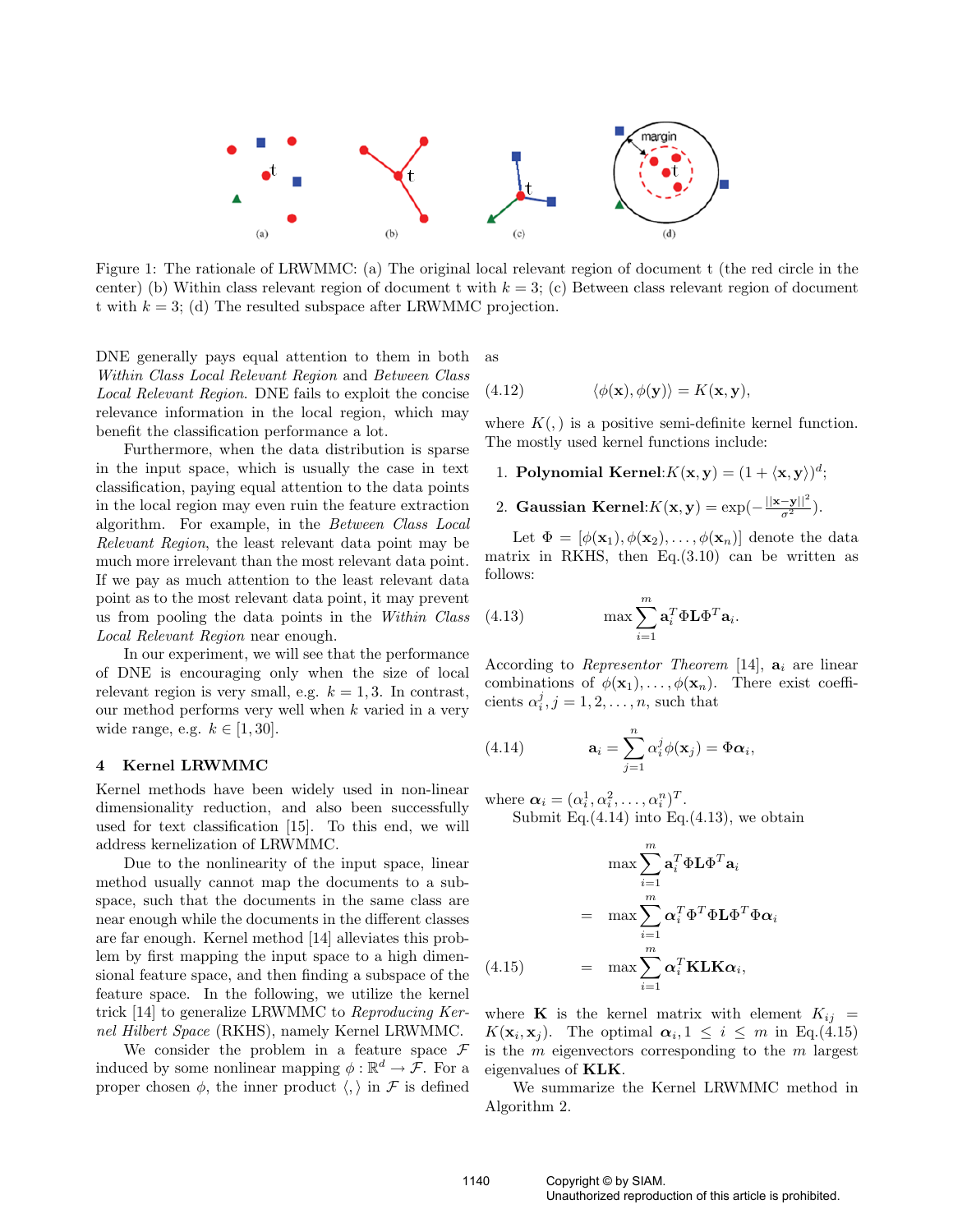Algorithm 2 Kernel Local Relevance Weighted Maximum Margin Criterion

**Input:** Training set  $\{\mathbf{x}_i, y_i\}_{i=1}^n$ , Local Relevant Region size  $k$ , desired dimensionality  $m$ , Kernel type, Kernel Parameters;

Output:  $\mathbf{A} \in \mathbb{R}^{d \times m}$ ;

1. Construct the kernel matrix  $\bf{K}$  on the training set; 2. Construct the with-class local relevant region and between class local relevant region for each  $\phi(\mathbf{x}_i)$ ;

3. Calculate the adjacent matrix  $W$  by Eq.(3.7), and  $L = D - W$ ;

4. Calculate the projection  $\alpha_i, 1 \leq i \leq m$  as the  $m$  eigenvectors corresponding to the largest  $m$ eigenvalues of KLK.

## 5 Tensor LRWMMC

All the methods mentioned above are based on Vector Space Model (VSM). Recently, a novel document representation, named Tensor Space Model (TSM) [16], was proposed, which can exploit the high order correlation between words and may be a potential direction of text representation. Hence, we will discuss tensorization of LRWMMC.

Several tensor-based methods [22][23][24] have been proposed in machine learning and data mining literature. Here, we generalize LRWMMC to tensor space. Since the proposed approach is mostly based on tensor algebra (or multi-linear algebra), we first introduce the notation and basic definition of tensor algebra. For more details about tensor algebra, please refer to [25].

5.1 Tensor Algebra Scalars are denoted by lower case letters  $(a, b, \ldots)$ , vectors by bold lower case letters  $(a, b, \ldots)$ , matrices by bold upper case letters  $(A, B, \ldots)$ , and high-order tensors by calligraphic upper case letters  $(\mathcal{A}, \mathcal{B}, \ldots)$ .

5.1.1 Notation and Terminology A tensor is a higher order generalization of a vector (first order tensor) and a matrix (second order tensor). From a multi-linear algebra view, tensor is a multi-linear mapping over a set of vector spaces. The order of tensor  $A \in \mathbb{R}^{I_1 \times \ldots I_n \ldots I_N}$  is N, where  $I_n$  is the dimensionality of the nth order. Elements of A are denoted as  $\mathcal{A}_{i_1...i_n...i_N}$ ,  $1 \leq i_n \leq I_n$ .

5.1.2 Mode-n Flattening The mode-n vectors of a Nth order tensor  $A$  are the  $I_n$  dimensional vectors obtained from  $A$  by varying index  $i_n$  while keeping the other indices fixed. The mode-n vectors are the column vectors of mode-n flattening matrix  $A_{(n)} \in$ 

 $\mathbb{R}^{I_n \times (I_1...I_{n-1}I_{n+1}...I_N)}$  that results by mode-*n* flattening the tensor  $A$ . For example, matrix column vectors are referred to as mode-1 vectors and matrix row vectors are referred to as mode-2 vectors.



Figure 2: Flattening a 3th order tensor, which is flattened in 3 ways to obtain matrices comprising its mode-1, mode-2 and mode-3 vectors.

5.1.3 Mode- $n$  Product A generalization of the product of two matrices is the product of a tensor and a matrix. The mode-n product of a tensor  $A \in$  $\mathbb{R}^{I_1 \times \ldots I_n \ldots I_N}$  by a matrix  $\mathbf{U} \in \mathbb{R}^{I_n \times J_n}$ , denoted by  $\mathcal{A} \times_n \mathbf{U}$ , is a tensor  $\mathcal{B} \in \mathbb{R}^{I_1 \times \ldots \times I_{n-1} \times J_n \times I_{n+1} \times \ldots \times I_N}$ whose entries are

(5.16)

$$
(\mathcal{A} \times_n \mathbf{U})_{i_1...i_{n-1}j_n i_{n+1}...i_N} = \sum_{i_n} \mathcal{A}_{i_1...i_{n-1}i_{n+1}...i_N} \mathbf{U}_{i_n j_n}.
$$

In general, a tensor  $\mathcal{X} \in \mathbb{R}^{I_1 \times I_2...I_N}$  can multiply a sequence of matrices  $\{U_i\}_{i=1}^N \in \mathbb{R}^{I_i \times J_i}$  as  $\mathcal{X} \times_1 \mathbf{U}_1 \times_2$ <br>  $\mathbf{U}_1 \times_2 \mathbf{U}_2 \times_1 \mathbf{U}_3$  $\mathbf{U}_2 \dots \times_N \mathbf{U}_N$ , which can be written as  $\mathcal{X} \prod_{i=1}^N \times_i \mathbf{U}_i$ for clarity. From the definition above, we can easily find that the mode-n product  $\mathcal{B} = \mathcal{A} \times_n U$  can be computed via the matrix multiplication  $\mathbf{B}_{(n)} = \mathbf{U}^T \mathbf{A}_{(n)}$ , followed by a re-tensorization to undo the mode- $n$  flattening.

5.1.4 Scalar Product The scalar product of two tensors  $A, B \in \mathbb{R}^{I_1...I_n...I_N}$ , is defined as  $\langle A, B \rangle$  = isors  $A, B \in \mathbb{R}^+$  ", is defined as  $\langle A, B \rangle =$ <br> $i_1 \cdots \sum_{i_N} A_{i_1...i_N} B_{i_1...i_N}$ . The Frobenius norm of a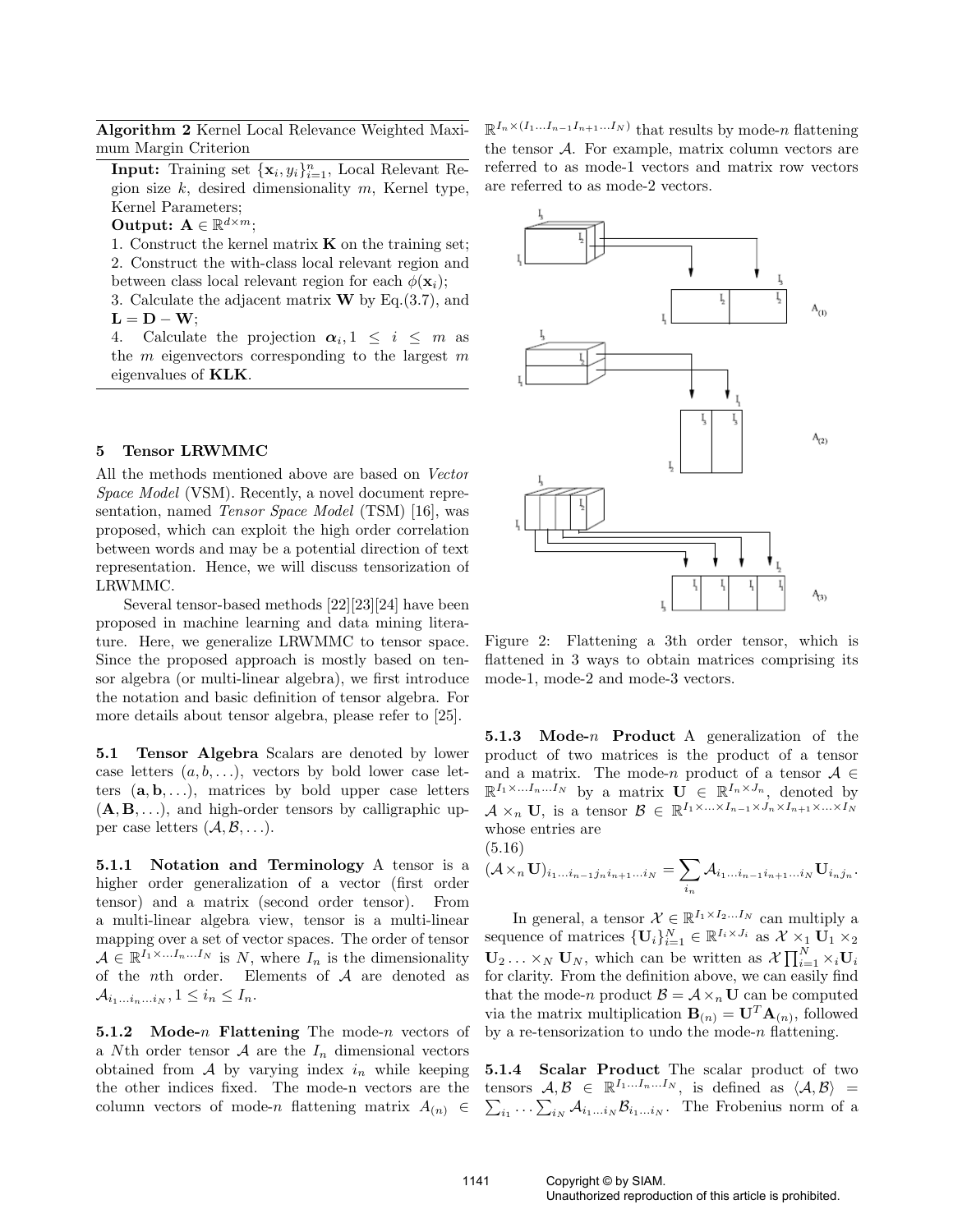tensor  $\mathcal A$  is  $||\mathcal A||=$ p  $\langle A, A \rangle$ .

5.2 Tensor LRWMMC Given  $n$  tensors  $\{\mathcal{X}_1,\ldots,\mathcal{X}_n\}$  $\in \mathbb{R}^{I_1 \times \ldots I_n \ldots I_N}$ , Tensor LRWMMC aims to find a sequence of projections  $\mathbf{U}_k \in \mathbb{R}^{I_k \times J_k}$ , which maximizes the LRWMMC in the tensor metric induced by Frobenius norm of a tensor:

$$
(5.17) \qquad \sum_{i,j} \left\| \mathcal{X}_i \prod_{k=1}^N \times_k \mathbf{U}_k - \mathcal{X}_j \prod_{k=1}^N \times_k \mathbf{U}_k \right\|^2 W_{ij}.
$$

Such type of optimization can be solved approximately by employing an iterative scheme [22]. In the following, we will adopt such an iterative scheme to solve the optimization problem.

Given  $\mathbf{U}_1, \ldots, \mathbf{U}_{k-1}, \mathbf{U}_{k+1}, \ldots, \mathbf{U}_N$ , denote  $\mathcal{Y}_i^{\backslash k}$  as

(5.18) 
$$
\mathcal{Y}_i^{\backslash k} = \mathcal{X}_i \times_1 \mathbf{U}_1 \dots \times_{k-1} \mathbf{U}_{k-1} \times_{k+1} \mathbf{U}_{k+1} \dots \mathbf{U}_N
$$

Then Eq.(5.17) can be written as

$$
\sum_{i,j} ||\mathcal{X}_i \prod_{k=1}^N \times_k \mathbf{U}_k - \mathcal{X}_j \prod_{k=1}^N \times_k \mathbf{U}_k||^2 W_{ij}
$$
\n
$$
= \sum_{i,j} ||\mathcal{Y}_i^{\setminus k} \times_k \mathbf{U}_k - \mathcal{Y}_j^{\setminus k} \times_k \mathbf{U}_k||^2 W_{ij}
$$
\n
$$
= \sum_{i,j} ||\mathbf{U}_k^T \mathbf{Y}_{i(k)}^{\setminus k} - \mathbf{U}_k^T \mathbf{Y}_{j(k)}^{\setminus k}||^2 W_{ij}
$$
\n
$$
= 2 \text{tr}(\mathbf{U}_k^T \sum_{i,j} W_{ij} (\mathbf{Y}_{i(k)}^{\setminus k} - \mathbf{Y}_{j(k)}^{\setminus k}) (\mathbf{Y}_{i(k)}^{\setminus k} - \mathbf{Y}_{j(k)}^{\setminus k})^T \mathbf{U}_k
$$
\n
$$
= 2 \text{tr}(\mathbf{U}_k^T \mathbf{T}_k \mathbf{U}_k)
$$
\n(5.19)

where  $\mathbf{T}_k = \sum_{i,j} W_{ij} (\mathbf{Y}_{i(k)}^{\backslash k} - \mathbf{Y}_{j(k)}^{\backslash k})$  $(\mathbf{Y}_{j(k)}^k)(\mathbf{Y}_{i(k)}^{\backslash k}-\mathbf{Y}_{j(k)}^{\backslash k})$  $\binom{k}{j(k)}$ <sup>T</sup>. The optimal  $U_k$  in Eq.(5.19) is composed of the  $J_k$ eigenvectors corresponding to the largest  $J_k$  eigenvalues of  $\mathbf{T}_k$ .

We summarize the Tensor LRWMMC method in Algorithm 3.

### 6 Semi-Supervised LRWMMC

Semi-supervised learning, which can exploit the large amount of unlabeled samples to improve classification, is successfully used in text classification [26]. In this section, we will present a semi-supervised version of LRWMMC.

LRWMMC considers finding the optimal projection purely on the labeled training set. While text classification frees organizations from the need of manually organizing document bases, it still needs professionals to label a large enough training data set for learning

Algorithm 3 Tensor Local Relevance Weighted Maximum Margin Criterion

**Input:** Training set  $\{\mathcal{X}_i, y_i\}_{i=1}^n$ , Local Relevant Region size k, desired dimensionality  $J_1, J_2, \ldots, J_N$ ;

**Output:** A sequence of projections  $\mathbf{U}_k \in \mathbb{R}^{I_k \times J_k}$ ; 1. Construct the within class local relevant region and between class local relevant region for each  $\mathcal{X}_i$ ; 2. Calculate the adjacent matrix  $\bf{W}$  by Eq.(3.7);

3. Initialize  $U_k = I_k$  where  $I_k$  is any  $I_k \times J_k$ orthogonal matrix;

for  $t = 1$  to  $T_{max}$  do for  $k = 1$  to N do (a)Calculate  $\mathcal{Y}_i^{\backslash k}$  by Eq.(5.18); (b)Calculate  $\mathbf{Y}_{i(k)}^{\backslash k}$  $\setminus_{i(k)}^k$  by mode-k flattening of  $\mathcal{Y}_i^{\setminus k}$ ;  $(c)$ Calculate  $\mathbf{T}_k$  $\sum_{i,j} W_{ij} ( \mathbf{Y}_{i(k)}^{\backslash k} \quad \mathbf{Y}^{\backslash k}_{i0}$  $(\mathbf{Y}_{i(k)}^k)(\mathbf{Y}_{i(k)}^{\backslash k}-\mathbf{Y}_{j(k)}^{\backslash k})$  $\binom{k}{j(k)}T;$ (d)Calculate the projection  $U_k$  as the  $J_k$  eigenvectors corresponding to the largest  $J_k$  eigenvalues of  $\mathbf{T}_k$ ;

end for end for

 ${}^{T}$ **U**<sub>k</sub>) labeled samples are always insufficient. That is, in rea classifier, which requires much expensive human labor and much time. Furthermore, compared with the large amount of documents increasing every day, the ality, it is possible to acquire a large set of unlabeled data rather than labeled data. To address this problem, semi-supervised learning [17], which aims to learn from partially labeled data, provides a solution. Thus, we extend LRWMMC to incorporate the unlabeled data. In general, semi-supervised learning can be categorized into two classes: (1) transductive learning: to estimate the labels of the given unlabeled data; and (2) inductive learning: to induce a decision function which has a low error rate on the whole sample space. Our method belongs to inductive learning. Other semi-supervised inductive methods in text classification include Co-EM [26] and Semi-Supervised Discriminant Analysis (SDA) [27]. Although there are many other semi-supervised methods such as [28] [29], they are transdutive learning methods, which are not very practical in large scale text classification.

Semi-supervised learning is formulated as follows. Given a point set  $\mathcal{X} = {\mathbf{x}_1, \dots, \mathbf{x}_l, \mathbf{x}_{l+1}, \dots, \mathbf{x}_n} \subset \mathbb{R}^d$ , and a label set  $\mathcal{L} = \{1, \ldots, c\}$ , the first l points  $\mathbf{x}_i, 1 \leq$  $i \leq l$  are labeled as  $y_i \in \mathcal{L}$  and the remaining points  $\mathbf{x}_u, l+1 \leq u \leq n$  are unlabeled.

We define another adjacent matrix  $\mathbf{W}^{(2)}$  for both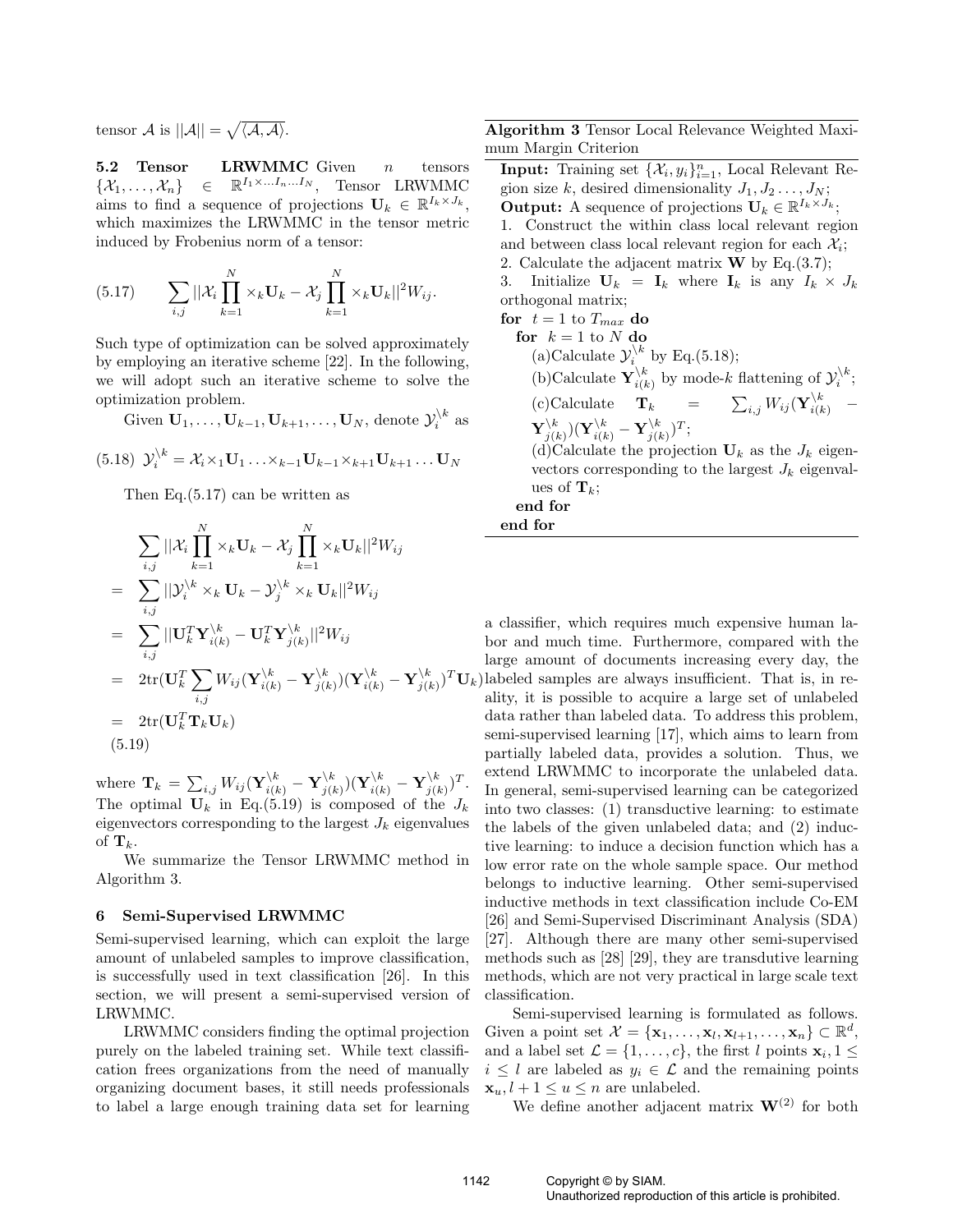labeled and unlabeled samples as (6.20) ½

$$
W_{ij}^{(2)} = \begin{cases} r(\mathbf{x}_i, \mathbf{x}_j), & \text{if } \mathbf{x}_j \in N(\mathbf{x}_i) \text{ or } \mathbf{x}_i \in N(\mathbf{x}_j) \\ 0, & \text{otherwise.} \end{cases}
$$

where  $N(\mathbf{x}_i)$  denotes the k nearest neighbor of  $\mathbf{x}_i$ .  $\mathbf{W}^{(2)}$ reflects the pairwise relevance of all the documents.

In dimensionality reduction, there is an assumption that nearby points are likely to have the same embedding. Thus, a natural regularizer can be defined as

(6.21) 
$$
\sum_{i,j} ||\frac{1}{\sqrt{D_{ii}^{(2)}}} \mathbf{A}^T \mathbf{x}_i - \frac{1}{\sqrt{D_{jj}^{(2)}}} \mathbf{A}^T \mathbf{x}_j||^2 W_{ij}^{(2)}.
$$

where  $\mathbf{D}^{(2)}$  is the degree matrix corresponding to the adjacency matrix  $\mathbf{W}^{(2)}$ . This regularization incurs a heavy penalty if relevant documents  $x_i$  and  $x_j$  are mapped far apart. Therefore, minimizing it is an attempt to ensure that if  $x_i$  and  $x_j$  are relevant, then  ${\bf A}^T {\bf x}_i$  and  ${\bf A}^T {\bf x}_j$  are near as well. By similar derivation of Eq. $(3.8)$ , Eq. $(6.21)$  is equivalent to

(6.22) 
$$
2\mathrm{tr}(\mathbf{A}^T \mathbf{X} \mathbf{L}^{(2)} \mathbf{X}^T \mathbf{A}),
$$

where  $\mathbf{L}^{(2)} = \mathbf{I} - \mathbf{D}^{-1/2}\mathbf{W}^{(2)}\mathbf{D}^{-1/2}$  is the normalized graph Laplacian corresponding to  $W^{(2)}$ .

Define an adjacency matrix  $W^{(1)}$  for labeled samples

(6.23) 
$$
\mathbf{W}^{(1)} = \begin{bmatrix} \mathbf{W}_{l \times l} & \mathbf{0} \\ \mathbf{0} & \mathbf{0} \end{bmatrix},
$$

where  $\mathbf{W}_{l \times l}$  is defined in Eq.(3.7) for l labeled samples.

Then the objective function of Semi-Supervised Local Maximum Margin Criterion is

$$
\max(\text{tr}(\mathbf{A}^T \mathbf{X} \mathbf{L}^{(1)} \mathbf{X}^T \mathbf{A}) - \lambda \text{tr}(\mathbf{A}^T \mathbf{X} \mathbf{L}^{(2)} \mathbf{X}^T \mathbf{A}))
$$
  
(6.24) max tr( $\mathbf{A}^T \mathbf{X} (\mathbf{L}^{(1)} - \lambda \mathbf{L}^{(2)}) \mathbf{X}^T \mathbf{A}$ ),

where  $\lambda$  is a positive regularization parameter. The optimal **A** in Eq.(6.24) is composed of the  $m$  eigenvectors corresponding to the largest m eigenvalues of  $\mathbf{X}(\mathbf{L}^{(1)}-\lambda\mathbf{L}^{(2)})\mathbf{X}^T.$ 

We summarize the Semi-Supervised LRWMMC method in Algorithm 4.

### 7 Fast Algorithm

The computational complexity of the proposed methods in this paper (except Tensor LWRMMC, since the dimensionality of TSM is usually not very high, e.g. 27 in our experiment, the original algorithm in Algorithm 3 is sufficiently efficient) is high, due to that it involves in the eigen-decomposition of a large matrix, e.g.  $X L X^T$ in Algorithm 1. More concretely, the size of  $X L X^T$ 

Algorithm 4 Semi-Supervised Local Relevance Weighted Maximum Margin Criterion

**Input:** Training set  $\{\mathbf{x}_i, y_i\}_{i=1}^n$ , Local Relevant Region size  $k$ , desired dimensionality  $m$ ;

Output:  $\mathbf{A} \in \mathbb{R}^{d \times m}$ ;

- 1. Construct the with-class local relevant region and between class local relevant region for each labeled samples  $\mathbf{x}_i$ ;
- 2. Calculate the adjacent matrix  $\mathbf{W}^{(1)}$  by Eq.(6.23); 3. Calculate the adjacent matrix  $W^{(2)}$  for both labeled and unlabeled samples by Eq.(6.20);

4. Calculate the projection  $A$  as the m eigenvectors corresponding to the largest  $m$  eigenvalues of  $\mathbf{X}(\mathbf{L}^{(1)}-\lambda\mathbf{L}^{(2)})\mathbf{X}^T.$ 

is  $d \times d$ , where d is the dimensionality of the data. And the time complexity of the eigen-decomposition is  $O(d^3)$ . As a result, when d is very high, e.g. document, the eigen-decomposition is very time consuming. To this end, a fast algorithm is urgently required. To alleviate computational complexity, we adopt QR [30] decomposition, which is also adopted in [31] [32]. In the following, we will present a QR-based fast algorithm.

It is worthwhile noting that although the following derivation is based on Algorithm 1, the QR-based fast algorithm also works for the other methods presented in this paper, e.g. Kernel LRWMMC in Section 4 and Semi-Supervised LRWMMC in Section 6.

Let  $X = QR$  be the QR-decomposition of X, where  $\mathbf{Q} \in \mathbb{R}^{d \times t}$  has orthonormal columns, i.e.  $\mathbf{Q}^T \mathbf{Q} = \mathbf{I}, \mathbf{R} \in$  $\mathbb{R}^{t \times n}$  is an upper triangular matrix, and  $t = \text{rank}(\mathbf{X})$ is the rank of **X**. Then the projection  $\mathbf{A} \in \mathbb{R}^{d \times m}$  can be expressed as  $\mathbf{A} = \mathbf{Q} \mathbf{V}$ , where  $\mathbf{V} \in \mathbb{R}^{t \times m}$  is arbitrary orthogonal matrix. Substitute  $\mathbf{A} = \mathbf{Q} \mathbf{V}$  and  $\mathbf{X} = \mathbf{Q} \mathbf{R}$ into Eq.  $(3.9)$ , then Eq.  $(3.9)$  can be rewritten as

$$
\max \text{tr}(\mathbf{V}^T \mathbf{Q}^T \mathbf{Q} \mathbf{R} \mathbf{L} \mathbf{R}^T \mathbf{Q}^T \mathbf{Q} \mathbf{V})
$$
  
(7.25) = max tr( $\mathbf{V}^T \mathbf{R} \mathbf{L} \mathbf{R}^T \mathbf{V}$ )

where  $V^T V = I$ . Hence, the optimal V is composed of the the  $m$  eigenvectors corresponding to the largest  $m$ eigenvalues of  $\mathbf{RLR}^T$ . After we obtain the optimal V, the optimal **A** can be computed as  $\mathbf{A} = \mathbf{Q} \mathbf{V}$ .

It should be noted that  $\mathbf{RLR}^T$  is of size  $t \times t$ , which is much smaller than  $X L X^T$ , since  $t \ll d$ . The time complexity of eigen-decomposition for  $\mathbf{RLR}^T$  is  $O(t^3)$ . And the time complexity of OR-decomposition for  $\mathbf X$  is  $O(t^2n)$ . As a result, the total time complexity of the fast algorithm is  $O(t^3+t^2n)$ , while the total time complexity of Algorithm 1 is  $O(d^3)$ . So the fast algorithm is much more efficient than the original algorithm.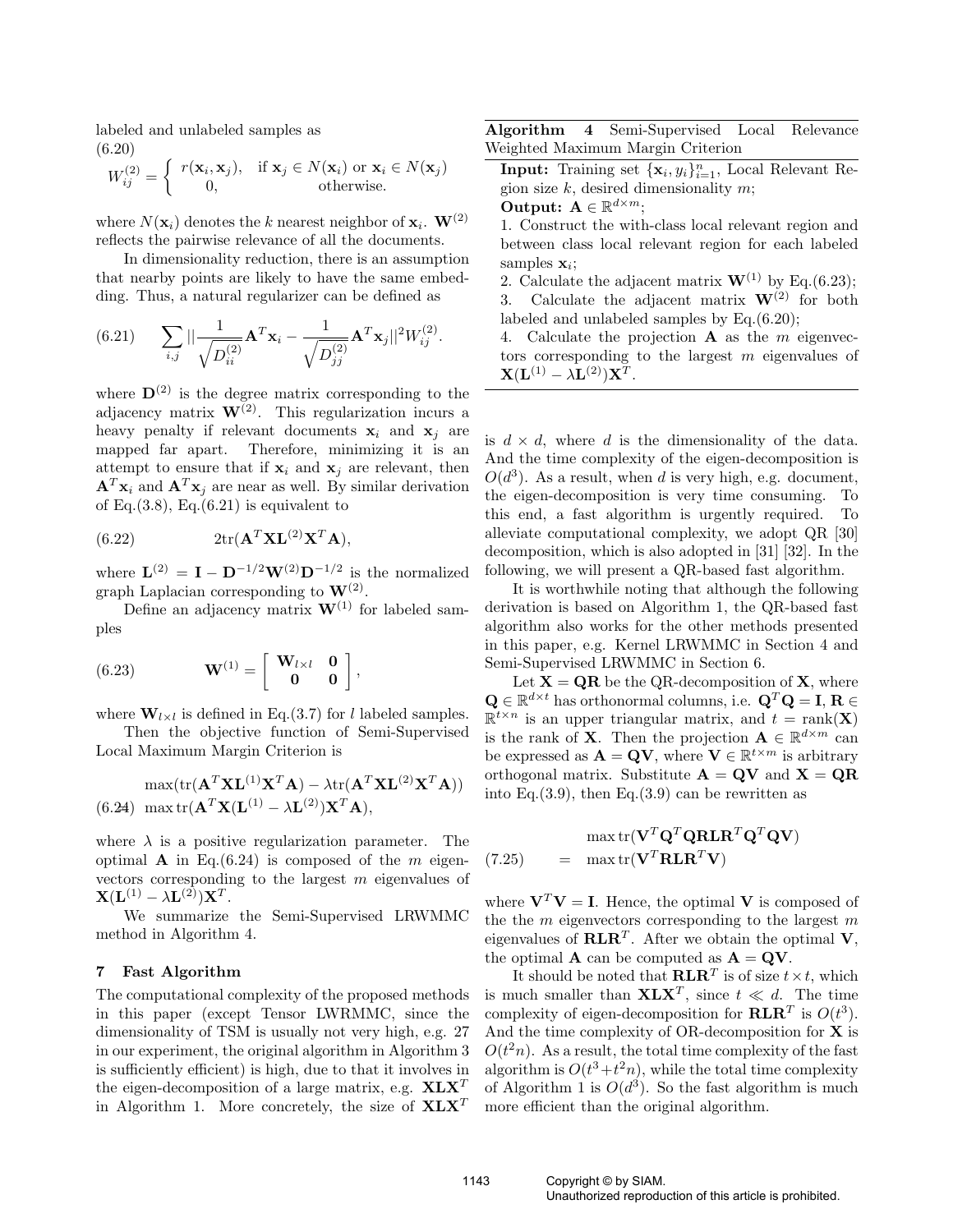### 8 Experiments

In this section, we compare our method with the state of the art methods on three benchmark text classification data sets. We choose Nearest Neighbor as the classification algorithm. All of our experiments have been performed on an AMD Athlon 64 X2 dual 4400+ 2.4GHz Windows XP machine with 2GB memory.

8.1 Data Sets We use three publicly available datasets:

- 1. **Reuters21578**<sup>1</sup> We use the ModLewis split of the database into training and testing parts. Since the aim is classification, in which each document belongs to an exclusive category, we discard documents with no label or with multiple labels. Furthermore, those rare classes that do not occur at least once in both training and testing set are discarded. The resulting training set contains 6535 documents, and the test set 2570 documents with 52 document classes.
- 2. **TREC-9**<sup>2</sup> This is the dataset used for the filtering track in TREC-9, the 2000 Text Retrieval Conference. We use a subset of the dataset, namely Ohsumed set. It was pointed out that this set is much more challenging than the Reuters set. By similar preprocessing of Retuters, we get 634 training and 3038 test documents from 63 categories.
- 3. **20Newsgroup**<sup>3</sup> We use the 20 Newsgroups sorted by date version. There are 18846 documents, from 20 different newsgroups, with 11314 (60%) training and 7532 (40%) testing.

8.2 Evaluation Metrics To evaluate the effectiveness of classification, we firstly calculate the average precision and recall by micro-averaging and macroaveraging [1] in Table 1.

Table 1: Average precision and recall by microaveraging and macro-averaging

|               | Microaveraging                                         | Macroaveraging                       |
|---------------|--------------------------------------------------------|--------------------------------------|
| Precession(p) | $\sum_{i=1}^{\infty} TP_i$<br>$\sum c$ , $TP_i + FP_i$ | $\sum_{i=1}$ $\overline{TP_i+FP_i}$  |
| Recall(r)     | $\sum_{i=1}^{c} T P_i + F N_i$                         | $\sum_{i=1}^{c} \frac{1}{TP_i+FN_j}$ |

And we use the single number metric F1 score [1] which is defined as the harmonic mean of the precision and recall to measure the classification performance

.

$$
(8.26)\qquad \qquad F1 = \frac{2rp}{r+p}
$$

8.3 Experiment 1 In this experiment, we compare LRWMMC with some state of the art methods, e.g. LSI [4], CLSI [8], CM [9] and DNE [21]. The implementation of LSI, CLSI and CM are based on the toolbox [33]. The implementation of LDA is based on [10]. The implementation of LRWMMC is based on QRdecomposition based fast algorithm. For LRWMMC and DNE, the size of local relevant region  $k$  is set by grid search  $\{1, 3, 5, 10, 20, 30, 40, 50\}$ , and the best classification result is selected.

The text classification results are shown in Table 2. We can find that LRWMMC outperforms other methods on all the data sets. The outstanding performance of LRWMMC mainly owes to the utilization of discriminate information in the local relevant region of each documents, rather than the discriminate information in the local region of each topic (class). And LRWMMC outperforms DNE due to it takes into account the relevance weight in the local relevant region.

Furthermore, we investigate the performance of LRWMMC and DNE with respect to the size of the local relevant region, i.e. k. The results are shown in Figure 3. We can see that the performance of DNE is encouraging only when the size of local relevant region is very small, e.g.  $k = 1, 3$ . As k increases, the performance of DNE degenerates very much. In contrast, our method performs very good when k varied in a very wide range, e.g.  $k \in [1, 30]$ . This advantage mainly owes to the local relevance weight, which makes our method more robust for text classification,

8.4 Experiment 2 In this experiment, we compare Kernel LRWMMC with LSK [15] and Kernel Discriminant Analysis (KDA) [34], which are state of the art kernel methods. The implementation of KDA is based on [34] which is very efficient. The implementation of Kernel LRWMMC is based on QR-decomposition based fast algorithm. We use Gaussian kernel for all the kernel based methods. The hyper-parameter  $\sigma$  in Gaussian kernel is tuned by 5-fold cross validation on the training set, and the best  $\sigma$  for each method is chosen in the testing.

The text classification results are shown in Table 3.

We can find that Kernel LRWMMC outperforms LSK and KDA on all the data sets. It should be noted that Kernel LRWMMC also outperforms LRWMMC, the reason is that by nonlinear mapping, Kernel LR-WMMC can find even better projection which projects the documents in the same class as near as possible,

 $\frac{1}{1}$ http://www.daviddlewis.com/resources/testcollections/

 $^{2}$ http://trec.nist.gov/data/t9\_filtering.html

<sup>3</sup>http://people.csail.mit.edu/jrennie/20Newsgroups/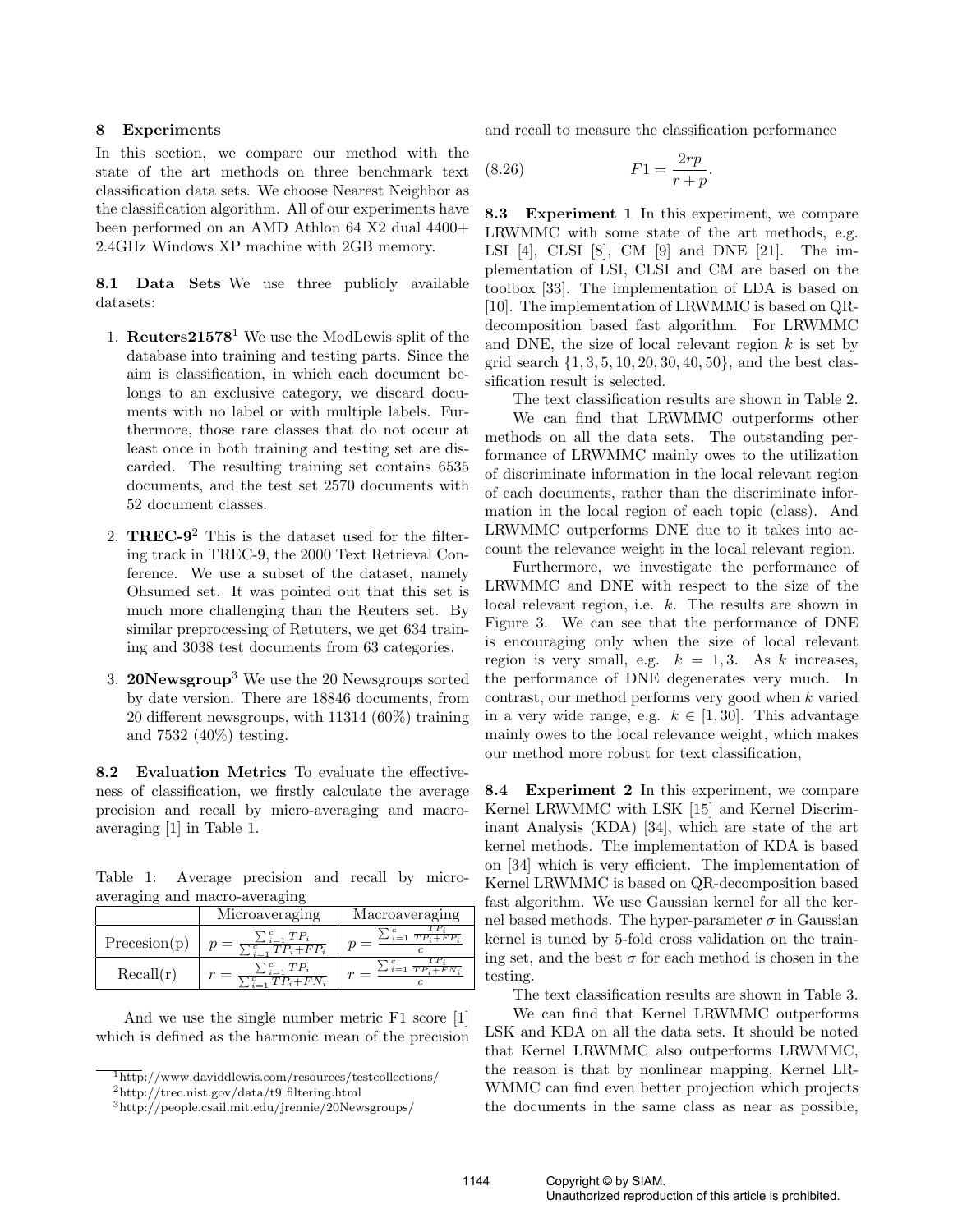| Method      | Reuters21578 |          | TREC-9   |          | 20Newsgroup |          |
|-------------|--------------|----------|----------|----------|-------------|----------|
|             | Micro-F1     | Macro-F1 | Micro-F1 | Macro-F1 | Micro-F1    | Macro-F1 |
| LSI         | 0.9018       | 0.7319   | 0.8421   | 0.7714   | 0.4987      | 0.4901   |
| <b>CLSI</b> | 0.9371       | 0.7422   | 0.8723   | 0.8222   | 0.5175      | 0.5088   |
| <b>CM</b>   | 0.9156       | 0.7275   | 0.8776   | 0.8315   | 0.5319      | 0.5274   |
| <b>LDA</b>  | 0.9267       | 0.7305   | 0.8575   | 0.7828   | 0.5625      | 0.5571   |
| <b>DNE</b>  | 0.9421       | 0.7875   | 0.9098   | 0.8504   | 0.6432      | 0.6396   |
| LRWMMC      | 0.9552       | 0.8097   | 0.9115   | 0.8886   | 0.6616      | 0.6604   |

Table 2: Classification results on Reuters



Figure 3: Classification results (microF1) with respect to the size of local relevant region, i.e. k.

| Method        |          | Reuters21578 | Table 3: Classification results of kernel methods<br>TREC-9 |          | 20Newsgroup |          |
|---------------|----------|--------------|-------------------------------------------------------------|----------|-------------|----------|
|               | Micro-F1 | Macro-F1     | Micro-F1                                                    | Macro-F1 | Micro-F1    | Macro-F1 |
| LSK           | 0.9159   | 0.7892       | 0.8575                                                      | 0.7875   | 0.5174      | 0.5119   |
| <b>KDA</b>    | 0.9349   | 0.8067       | 0.8821                                                      | 0.8016   | 0.5951      | 0.5872   |
| Kernel LRWMMC | 0.9656   | 0.8129       | 0.9271                                                      | 0.9043   | 0.7127      | 0.7109   |

Table 3: Classification results of kernel methods

while the documents in the different classes as far as possible, in the local relevant region of each document.

8.5 Experiment 3 In this experiment, we compare Tensor LRWMMC with High Order SVD (HOSVD) [16]. HOSVD is the generalization of SVD to tensor space. As a result, HOSVD can be seen as generalized LSI for TSM. The construction of the Tensor Space Model (TSM) is according to [16]. More concretely, we use a 3-order tensor to represent each document and index this document by the 26 English letters. All the other characters except the 26 English letters are treated as the same symbol, denoted as ∗. The character string in each document is separated 3 characters by 3 characters with overlap. For example, we separate the following sentence,

It said it plans ... as  $It*, t^*s, *sa, sa, aid, id, d^*d, *it, it*,...$ 

Thus, each document is a  $27 \times 27 \times 27$  3-order tensor, and is normalized to unit length. And the corpus is a  $27 \times 27 \times 27 \times n$  4-order tensor, where *n* is the number of documents in the corpus.

The text classification results are shown in Table 4. We can find that Tensor LRWMMC outperforms HOSVD on all the data sets. However, when we compare TSM with VSM in Table 2, we find that TSM does not always outperform VSM as we expected. The reason may be that the construction of the TSM is just a preliminary strategy [16]. In the future work, we will investigate other kinds of strategies for constructing the TSM.

8.6 Experiment 4 In this experiment, we compare Semi-Supervised LRWMMC with Co-EM [26] and Semi-Supervised Discriminant Analysis (SDA) [27]. Co-EM is the most popular inductive semisupervised learning algorithm for text classification.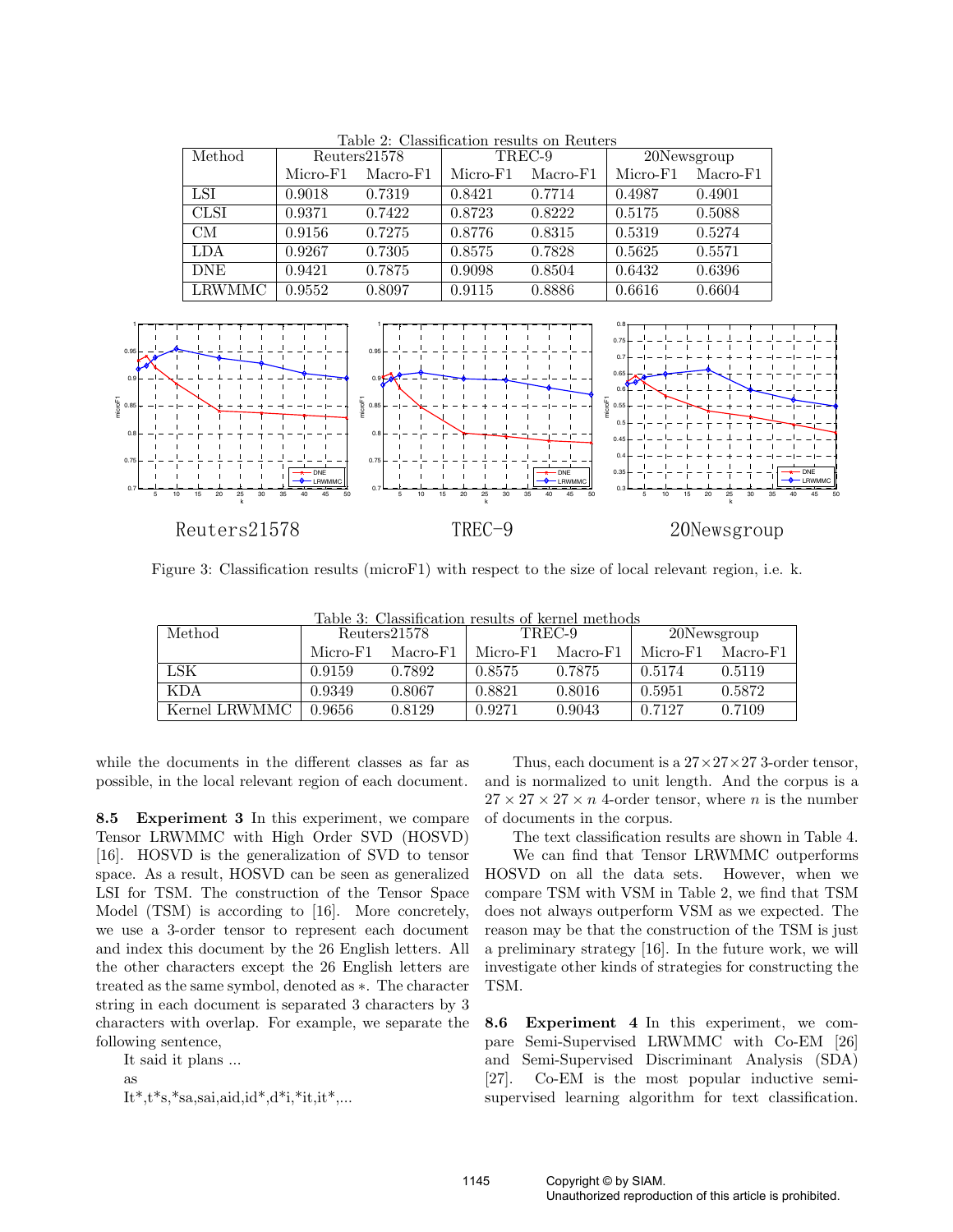| тарк т. Сказыкалон кэмнэ мин ензог гергезендалон |          |              |          |          |             |          |  |
|--------------------------------------------------|----------|--------------|----------|----------|-------------|----------|--|
| Method                                           |          | Reuters21578 | TREC-9   |          | 20Newsgroup |          |  |
|                                                  | Micro-F1 | Macro-F1     | Micro-F1 | Macro-F1 | Micro-F1    | Macro-F1 |  |
| <b>HOSVD</b>                                     | 0.8514   | 0.6917       | 0.8271   | 0.7319   | 0.5172      | 0.5087   |  |
| Tensor LRWMMC                                    | 0.9133   | 0.7649       | 0.8810   | 0.8275   | 0.6739      | 0.6529   |  |

Table 4: Classification results with tensor representation

The implementation of Semi-Supervised LRWMMC is based on QR-decomposition based fast algorithm. We randomly split the training set into labeled and "unlabeled" set for semi-supervised learning. And use the testing set for inductive classification. For Reuters21578, we vary the number of labeled samples by  $\{200, 500, 1000, 2000, 3000, 4000, 5000\};$ for TREC-9, we vary the number of labeled samples by {200, 300, 400, 500, 600}; for 20Newsgroup, we vary the number of labeled samples by {2000, 4000, 6000, 8000, 10000}, and the rest samples are treated as "unlabeled". The regularizer  $\lambda$  in Semi-Supervised LRWMMC is set by searching the grid  $\{4^{-3}, 4^{-2}, 4^{-1}, 4^{0}, 4^{1}, 4^{2}, 4^{3}\}.$  The LRWMMC trained on the labeled samples is used as the baseline. Since the labeled samples are randomly chosen, we repeat this experiment 10 times and calculate the average result.

The results of inductive classification are shown in Figure 4.

We can find that Semi-Supervised LRWMMC outperforms the Co-EM and SDA on all the data sets. It should be noted that as the number of labeled samples increases, the performance of LRWMMC increases dramatically. For Reuters dataset, when the number of labeled samples increases to 4000, and for TREC9 dataset, when that increases to 500, LRWMMC even outperforms Co-EM and SDA. This strengthens the effectiveness of LRWMMC again.

# 9 Conclusion

The contributions of this paper include five folds: (1) We proposed a feature extraction method, named Local Relevance Weighted Maximum Margin Criterion (LR-WMMC) for text classification; (2) We presented a Kernel LRWMMC to resolve the nonlinearity of the input space; (3) We presented a Tensor LRWMMC for TSM; (4) We presented a Semi-Supervised LRWMMC, which utilizes both the labeled and unlabeled samples. (5) We presented a fast algorithm for the methods proposed in this paper. Encouraging experimental results on benchmark text classification data sets indicate that the proposed methods are superior to many existing feature extraction methods for text classification.

# Acknowledgement

This work was supported by the National Natural Science Foundation of China (No.60721003, No.60673106 and No.60573062) and the Specialized Research Fund for the Doctoral Program of Higher Education. We thank the anonymous reviewers for their helpful comments.

# References

- [1] Fabrizio Sebastiani, "Machine learning in automated text categorization," ACM Comput. Surv., vol. 34, no. 1, pp. 1–47, 2002.
- [2] Yiming Yang and Jan O. Pedersen, "A comparative study on feature selection in text categorization," in ICML, 1997, pp. 412–420.
- [3] Tao Liu, Shengping Liu, Zheng Chen, and Wei-Ying Ma, "An evaluation on feature selection for text clustering," in ICML, 2003, pp. 488–495.
- [4] Scott C. Deerwester, Susan T. Dumais, Thomas K. Landauer, George W. Furnas, and Richard A. Harshman, "Indexing by latent semantic analysis," JASIS, vol. 41, no. 6, pp. 391–407, 1990.
- [5] David A. Hull, "Improving text retrieval for the routing problem using latent semantic indexing," in SIGIR, 1994, pp. 282–291.
- [6] Hinrich Schütze, David A. Hull, and Jan O. Pedersen, "A comparison of classifiers and document representations for the routing problem," in SIGIR, 1995, pp. 229–237.
- [7] Tao Liu, Zheng Chen, Benyu Zhang, Wei-Ying Ma, and Gongyi Wu, "Improving text classification using local latent semantic indexing," in ICDM, 2004, pp. 162–169.
- [8] Efstratios Gallopoulos and Dimitrios Zeimpekis, "Clsi: A flexible approximation scheme from clustered termdocument matrices," in SDM, 2005.
- [9] Dimitrios Zeimpekis and Efstratios Gallopoulos, "Linear and non-linear dimensional reduction via class representatives for text classification," in ICDM, 2006, pp. 1172–1177.
- [10] Deng Cai, Xiaofei He, and Jiawei Han, "Training linear discriminant analysis in linear time," in ICDE, 2008, pp. 209–217.
- [11] Haifeng Li, Tao Jiang, and Keshu Zhang, "Efficient and robust feature extraction by maximum margin criterion," in NIPS, 2003.